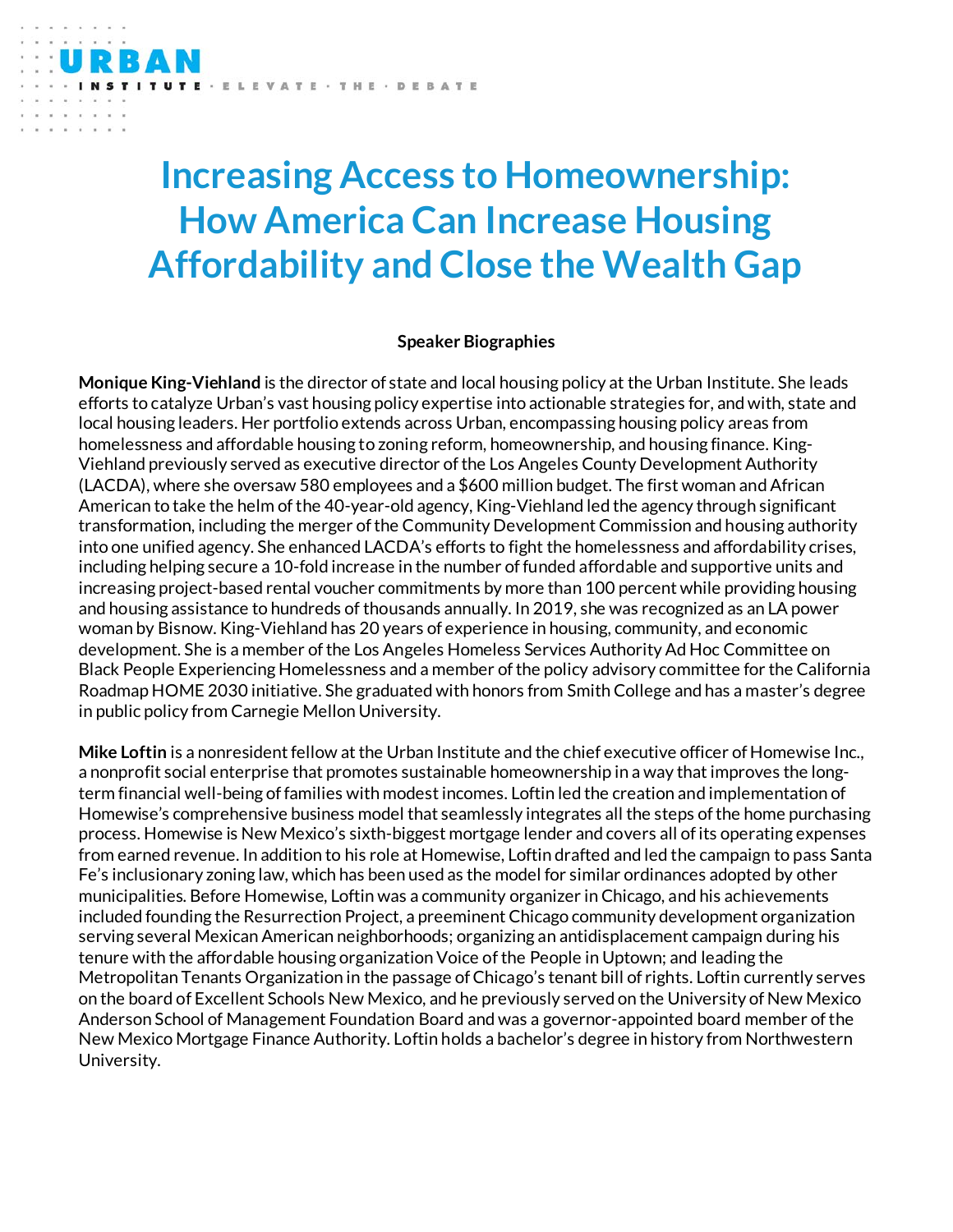· ELEVATE · THE · DEBATE

**Lisa Mensah** is president and chief executive officer of Opportunity Finance Network (OFN), the nation's leading network of community development financial institutions (CDFIs). Under her leadership, OFN helps CDFIs leverage public funding and private investment to bring affordable, responsible capital to rural, urban, and Native communities underserved by mainstream finance. Since joining OFN in 2017, Mensah has attracted new visibility and investment to the CDFI field through programs like the Grow with Google Small Business Fund and OFN's Finance Justice Fund, a \$1 billion socially responsible investment for which Twitter was the first investor. Widely considered an expert on access to capital in low-wealth communities, Mensah frequently testifies before Congress. And recently, Forbes and *Morning Joe* recognized her as one of five women safeguarding America's small businesses. Before OFN, Mensah served as under secretary of agriculture for rural development in the Obama administration. Other career achievements include being the founding executive director of the Financial Security program at the Aspen Institute, managing the country's largest philanthropic grant and loan portfolio of investments in rural America at the Ford Foundation, and serving as a commercial banker at Citibank. She serves on multiple boards and advisory committees and holds a bachelor's degree from Harvard university and a master's degree from the Paul H. Nitze School of Advanced International Studies at Johns Hopkins University.

**Noel Andrés Poyo** is the US Department of the Treasury's deputy assistant secretary for community and economic development. He most recently served for 14 years as executive director of the National Association for Latino Community Asset Builders (NALCAB), a nonprofit membership organization serving as the hub of a network of more than 120 community and economic development organizations that serve geographically and ethnically diverse Latino communities. Beginning in 2015, he also served as chief executive officer of Escalera Community Investments, NALCAB's subsidiary asset-management company that controls social investment funds designed to capitalize affordable housing projects and small businesses. Poyo's 22-year career has focused on integrating immigrants and people with low incomes into the mainstream financial services and real estate sectors of our economy and on improving the livability and economic resilience of low-income neighborhoods and affordable housing communities. He has played diverse roles in the implementation of community development projects valued at more than \$1 billion. From 2015 to 2017, Poyo served as 1 of 15 members of the Community Advisory Council for the Board of Governors of the Federal Reserve System. He has extensive experience advising the executive leadership of some of the nation's largest banks and numerous nonprofit lenders and social investors. Poyo is a graduate of Yale University.

**Sarah Rosen Wartell** is the third president of the Urban Institute since it was founded in 1968. During her tenure, Urban celebrated a milestone anniversary by moving into a state-of-the-art research and convening facility and launched its Next50, a strategy to advance upward mobility, equity, and shared prosperity by bringing the power of knowledge to help changemakers accelerate solutions. Under Wartell's leadership, Urban aims to leverage cutting-edge technology and data science, understand and confront structural racism, and deliver timely, relevant, and actionable research to communities, capitals, board rooms, and wherever innovators are pursuing bold ideas. Previously, Wartell was deputy assistant to the president for economic policy and deputy director of the National Economic Council. She also worked in various roles at the US Department of Housing and Urban Development. After government service, Wartell was the founding chief operating officer and then executive vice president of the Center for American Progress. Her work focused on the economy and housing markets, and she directed the Mortgage Finance Working Group and the Doing What Works government performance program. Before her tenure in government, she practiced law with the Washington, DC, firm Arnold & Porter. Wartell currently serves on the boards of Enterprise Community Partners and the Georgetown Day School, Bank of America's National Community Advisory Council, and the Sadie Collective's Advisory Board. She previously served on the boards of the Low-Income Investment Fund, the Center for Urban Science and Progress at New York University, and the